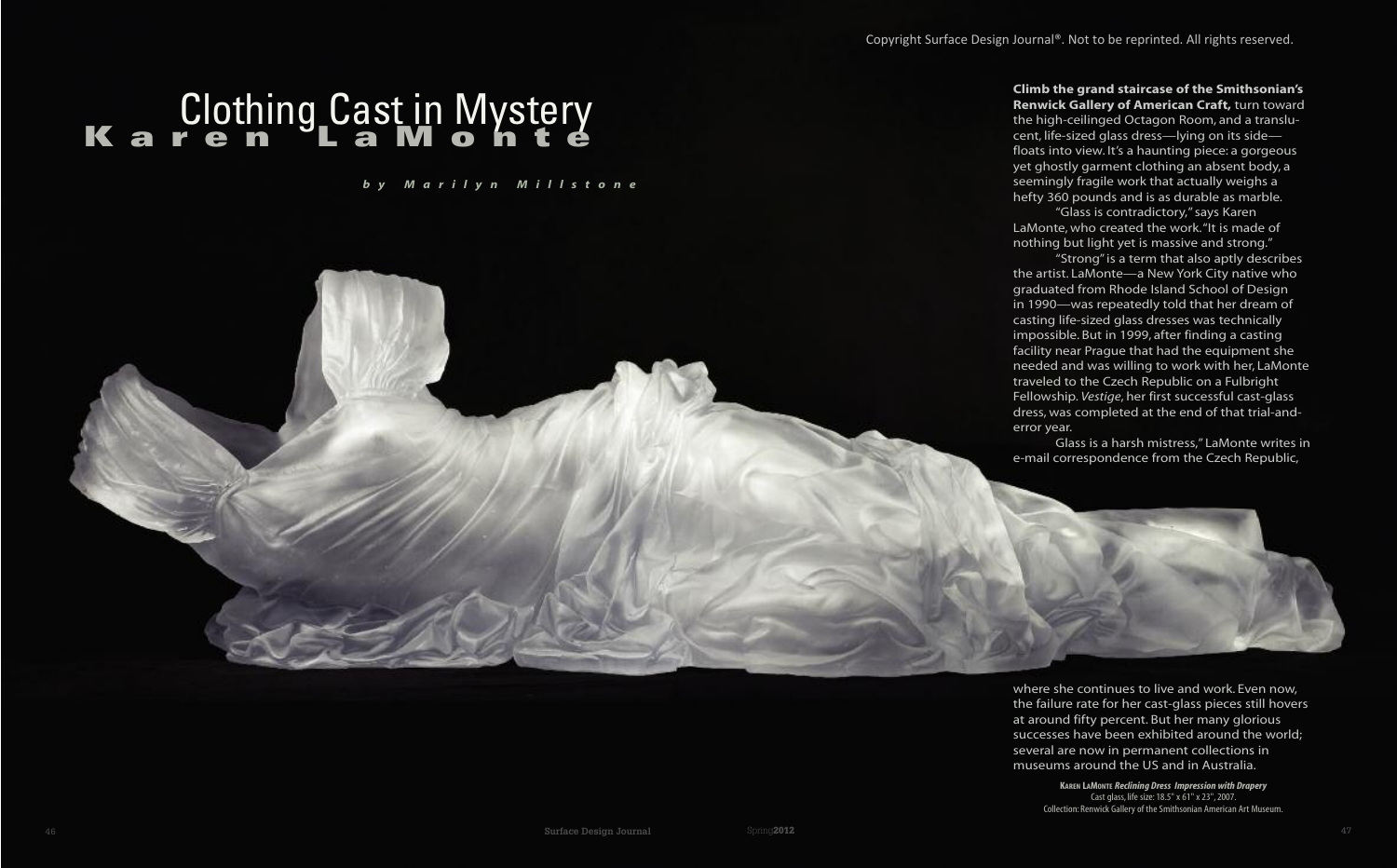

## **K a Clothing Cast in Mystery**



**KAREN LAMONTE** *Reclining Dress Impression* Cast glass, life size: 20" x 63.5" x 15.75", 2005. Collection: Chrysler Museum of Art. *LEFT: Undine* Cast glass, life size: 59" x 24" x 20.5", 2009. *CENTER:* Detail of back.

Spring**2012** 49

While the casual observer may be moved solely by the striking beauty of her sculptures, LaMonte views her work as an exploration into the complex relationship between a woman's body and the culture in which she lives. She sees each piece "simultaneously as a traditional nude but also as the trace of a woman who once inhabited this vacated dress." "I hope," writes LaMonte, "it inspires one to muse: Is the clothing defining the body, or is the body defining the clothing? How much does clothing reveal about the individual or the society in which it exists?"

LaMonte's work provokes other questions as well. Any woman who's ever worn a feminine, form-fitting dress recognizes its allure. Yet why such a dress—or any garment, for that matter—powerfully affects both the wearer and the viewer remains mysterious. LaMonte's ethereal glass dresses deepen that mystery.

Her references range from ancient Greek statuary to paintings of odalisques to the garments of Alexander McQueen. LaMonte also draws inspiration from the models she selects; among them have been artists, prostitutes and homeless people." Each person and body brings rich layers of meaning," she says.

In a February 2010 lecture at the

Renwick, LaMonte described the "unbelievably laborious" process of creating a cast-glass dress. She begins by taking a plaster body mold of a live model. From this mold, she creates a rubber positive that captures every detail—even goose bumps. Then, using the 5,000-year-old technique known as lost-wax casting, she paints molten wax directly onto the rubber body, ultimately creating a wax shell about an inch thick. Using one or more of the 400 dresses she's either found or sewn herself, LaMonte then begins "composing" a dress onto the wax surface.

"I cut away the body where it is not in contact with either the dress or the fabric," she explained. "To me, that becomes a metaphor for the individual defined by society."

A liquid mix of plaster and silica is then poured over the wax shell. The wax is removed (or "lost") using pressure cookers and rubber hoses, then steam is blown into the mold, which causes the wax to melt and flow out (with the fabric as well). After the mold has dried for several weeks, it is loaded into a kiln, which is slowly heated to the melting temperature of the glass.

Then the 80-day cooling process called "annealing" begins. For LaMonte, it is an agonizing wait. Different parts of the dress cool at different rates, depending on their thicknesses; these